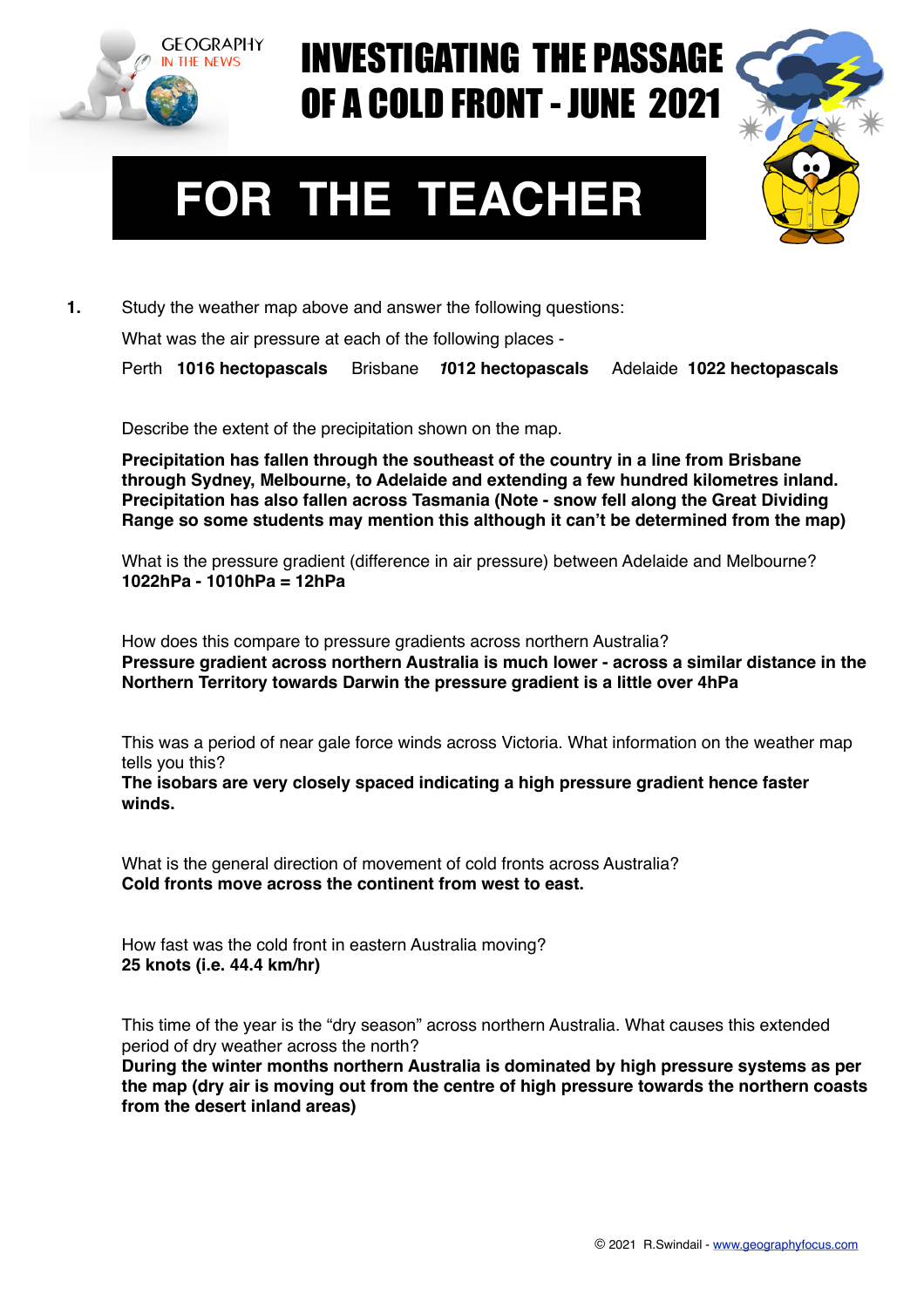**2.** Use the link to the ABC's website and the Australian Bureau of Meteorology's website to find out more about the passage of a cold front (make sure you watch the video at these websites!) Write **brief notes** in the spaces provided:

| <b>Search</b><br>https://www.abc.net.au/news/2019-07-12/what-is-a-cold-front/11303562<br>http://media.bom.gov.au/social/blog/1001/the-big-chill-what-is-a-cold-front/                                                                                                                                       |                                                                                                                                                                                                                                                                            |
|-------------------------------------------------------------------------------------------------------------------------------------------------------------------------------------------------------------------------------------------------------------------------------------------------------------|----------------------------------------------------------------------------------------------------------------------------------------------------------------------------------------------------------------------------------------------------------------------------|
| What is a cold front?                                                                                                                                                                                                                                                                                       | Why do cold fronts bring bad weather?                                                                                                                                                                                                                                      |
| A cold front is the leading edge (front) of<br>a relatively cool to cold air mass that<br>moves into a region of warmer air. In<br>Australia, warm moist northerly winds<br>often occur ahead of the cold front, while<br>colder dry southerly winds typically<br>follow behind the cold front.             | Cold fronts bring an abrupt change in<br>weather and may be accompanied by<br>high damaging winds (particularly where<br>the cold and warm air mix violently at the<br>leading edge of the front), cumulonimbus<br>clouds, thunder, lightning and heavy<br>flooding rains. |
| Describe the weather that summer cold<br>fronts bring.                                                                                                                                                                                                                                                      | Describe the weather that winter cold<br>fronts bring.                                                                                                                                                                                                                     |
| Strong hot, dry northwesterly winds ahead of<br>the cold front can bring this weather from<br>inland over southeast Australia. High<br>temperatures and dry conditions persist until<br>the arrival of the cold front when wind arrives<br>from the south, cooler conditions prevail and<br>rain may occur. | The inland air is cooler, but damaging winds<br>and heavy rainfall can occur with the passage<br>of a strong front. Temperatures can be cold to<br>very cold behind the front, while snow can<br>develop in the coolest air that may arrive<br>from towards the Antarctic. |

Complete this diagram showing the following as text and/or graphic:

**Cold air Warm air Frontal surface Direction of front movement Warm air rising** 

## **Cross-section of a cold front**

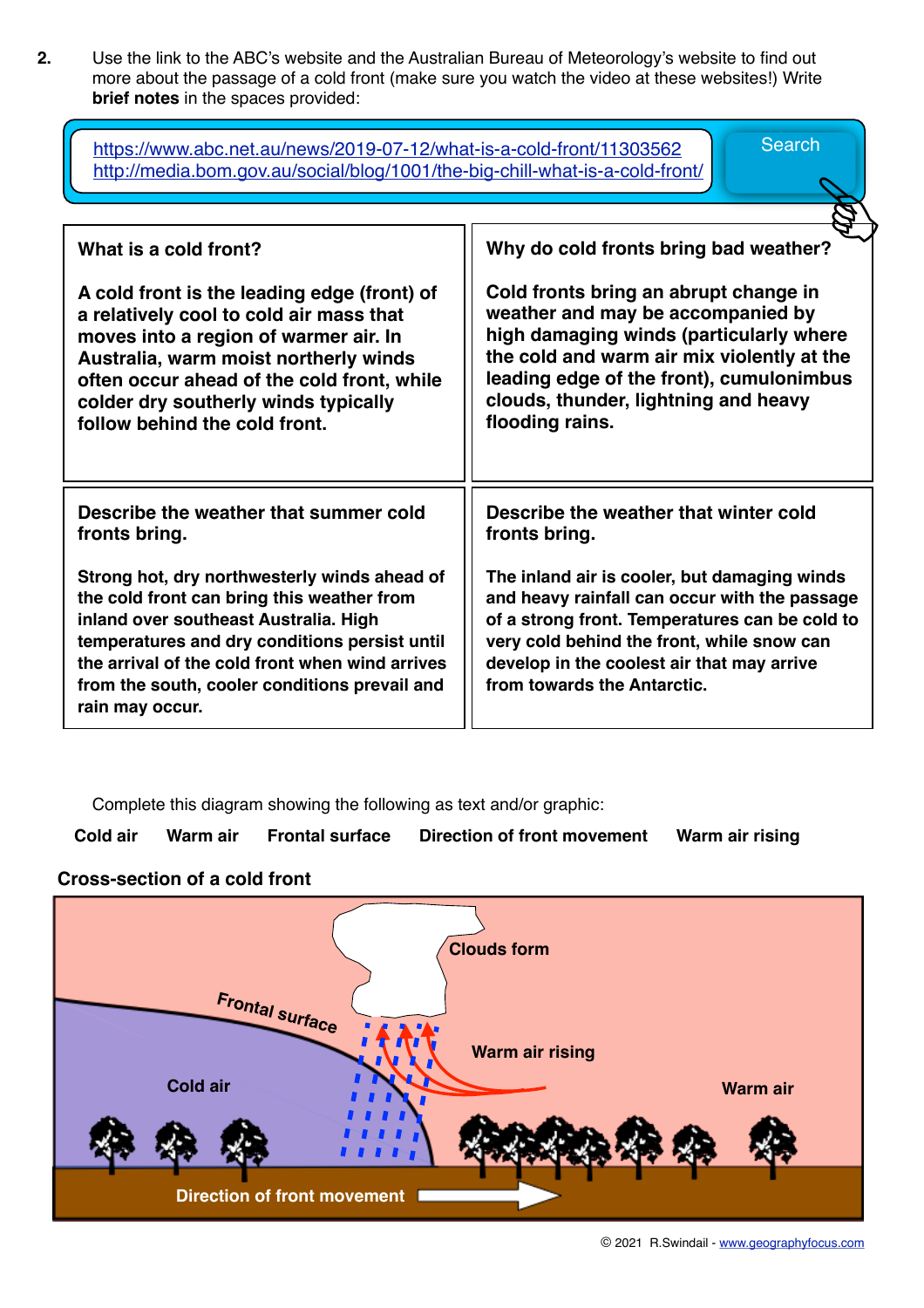- **3.** Research and write **brief notes (around the map below) on the impact of the passage of the cold front** that affected southeastern Australia on the 9th June 2021. Find some information to -
	- describe the type of weather experienced at different places and
	- assess the impact of the weather on people.
	- locate the places affected on the map

This website may be useful, but, you should also look at other news websites:

[https://www.theguardian.com/australia-news/2021/jun/10/wild-weather-cold-front](https://www.theguardian.com/australia-news/2021/jun/10/wild-weather-cold-front-wreaks-havoc-on-victoria-and-brings-snow-to-swathes-of-nsw)ntips://www.trieguardian.com/australia-news/2021/jun/10/wild-weather-cold-front-<br>[wreaks-havoc-on-victoria-and-brings-snow-to-swathes-of-nsw](https://www.theguardian.com/australia-news/2021/jun/10/wild-weather-cold-front-wreaks-havoc-on-victoria-and-brings-snow-to-swathes-of-nsw)



**This information is only from the weblink above. Students will be able to add to this from other media sources so should make for good class discussion and sharing of the information. I have included an enlarged map on the next page so you can project it onto a whiteboard and get students to add their information.**